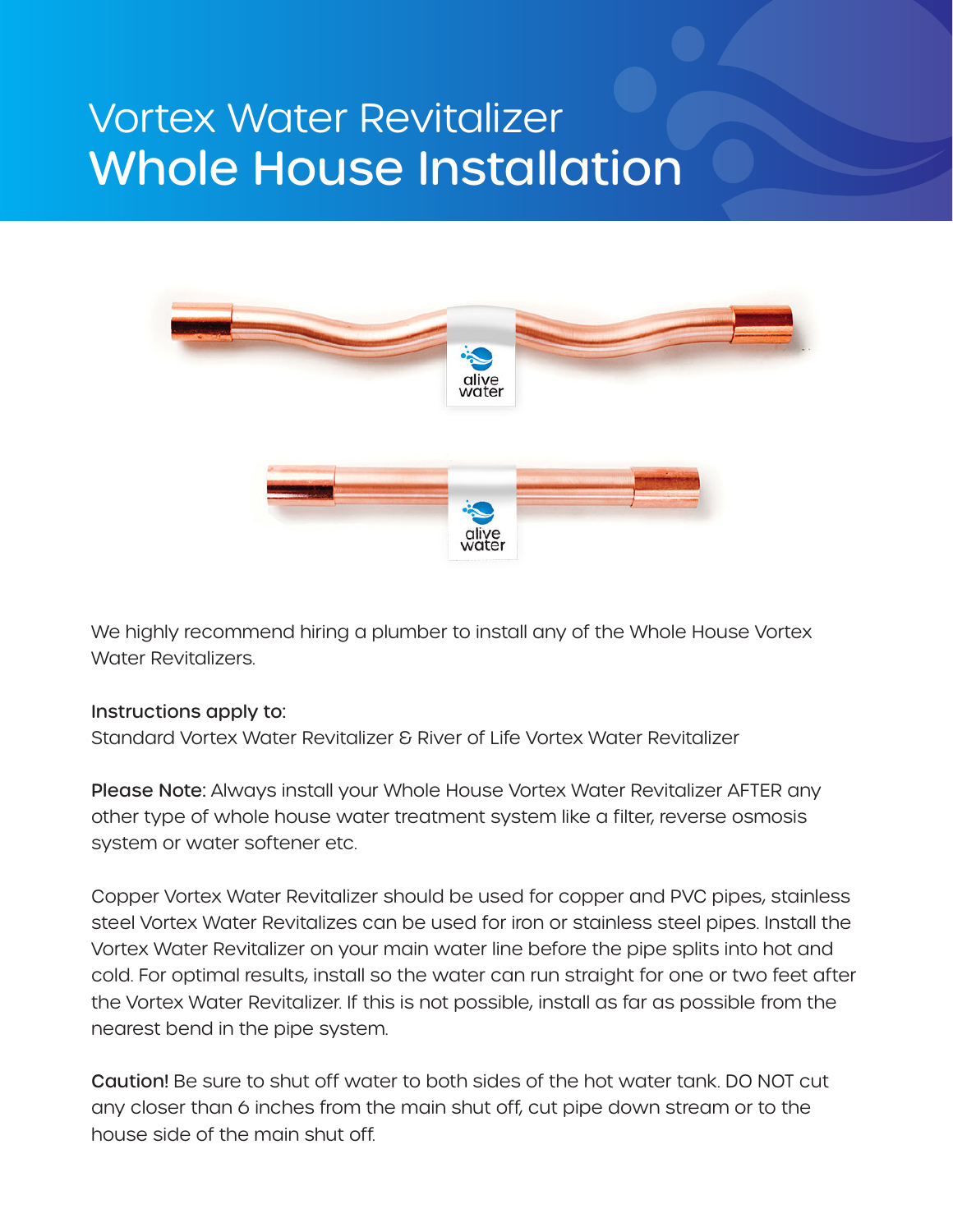### Installation using Compression Fittings:

For those who do not wish to solder the Vortex Water Revitalizer into place, installation using compression fittings is the best alternative. Compression fittings can be purchased from any hardware store, ensure that the compression fittings are the same diameter as your Vortex Water Revitalizer and your pipe.

- 1. Cut out a piece of pipe, just slightly longer than the length of the Vortex Water Revitalizer.
- 2.Put the Vortex Water Revitalizer into place using the compression fittings.
- 3.Tighten the nuts. This type of installation works perfectly and can take as little as 10 minutes to install.

This type of installation works perfectly and can take as little as 10 minutes to install.

## Soldering Installation:

Supplies Needed:

- No-lead solder (for domestic water lines)
- 00 Steel wool or Scotch green scrub pad
- Solder flux can
- Torch for soldering
- Miniature pipe cutter (Do not use a hack saw)

## Copper Pipe Installation

- 1. Remove copper couplings from both ends of the Vortex Water Revitalizer. Using steel wool or a scrub pad, clean about one and a half inches at each end of the Vortex Water Revitalizer until clean and free of the protective finish. Clean the inside of both ends of the couplings as well.
- 2. Cut a section of pipe out of the existing water line, 1/8" longer than the Vortex Water Revitalizer.
- 3. If your shut-off has a bleed screw on the side of it, open the bleed screw (once the water is off) and drain into a pail. Once you start to bleed the pipes, open all the taps in your house, flush the toilets and drain the outside hose taps. This will ensure that no water will flow into your new solder joint while soldering. If your shut-off does not have a bleed screw and cutting is the only way to bleed the lines, then all water that may be in the lines from the shut-off to the solder joint must be removed. Push a cloth a few inches into the pipe to absorb any remaining water.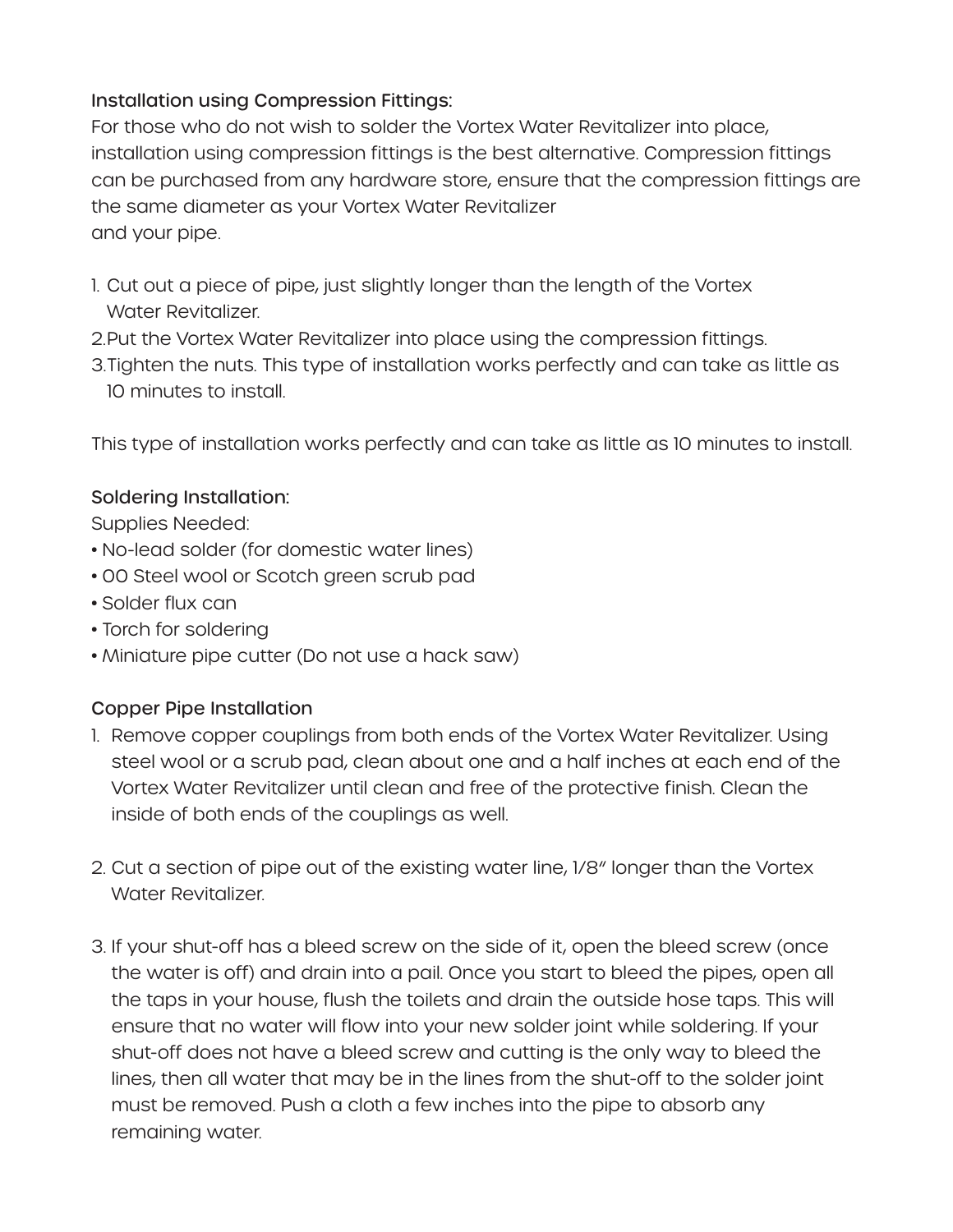- 4. Once the water has drained out of the lines and the pipe is cut, clean both exposed ends of pipe with the scrub pad or steel wool. If the pipes are strapped down, remove the straps for ease of assembly, before soldering.
- 5. The couplings have a small dimple inside which centers the coupling between the pipes to be soldered. If the pipes are rigid and cannot be moved, this dimple must be filed out without damaging the inside of the pipe. A small round file will work well. Once done, the coupling will slide completely over the pipe to allow for installation.
- 6. When all pipes and couplings are clean, flux must be applied to all metal surfaces to be soldered. When this has been done, assemble the Vortex Water Revitalizer and couplings, making sure couplings are centered on joint.
- 7. Soldering Vertical and horizontal pipe settings

Put the flame of the torch in the center of the coupling while running the end of the solder along the edge of the coupling. When solder melts, it will be drawn into the coupling. Run solder around the entire edge of the coupling. Repeat on the other side and then remove heat. Run solder once more over the first side soldered, let cool for 2 minutes and repeat procedure on the other coupling. Do not bump the hot solder until the joint is cool. Do not over heat; use only enough heat to draw in solder!

Once soldering is complete, let cool for 5 minutes and turn main water on a quarter of the way. Let water run for 1 minute and close all taps in the house, check for leaks. If no leaks are found, turn water on fully and open hot water tank shut-offs.

main pipe and the VWR

Coupling: Solder onto<br>main pipe and the VMD<br>Coupling: Solder onto

Coupling: Solder onto main pipe and the VWR